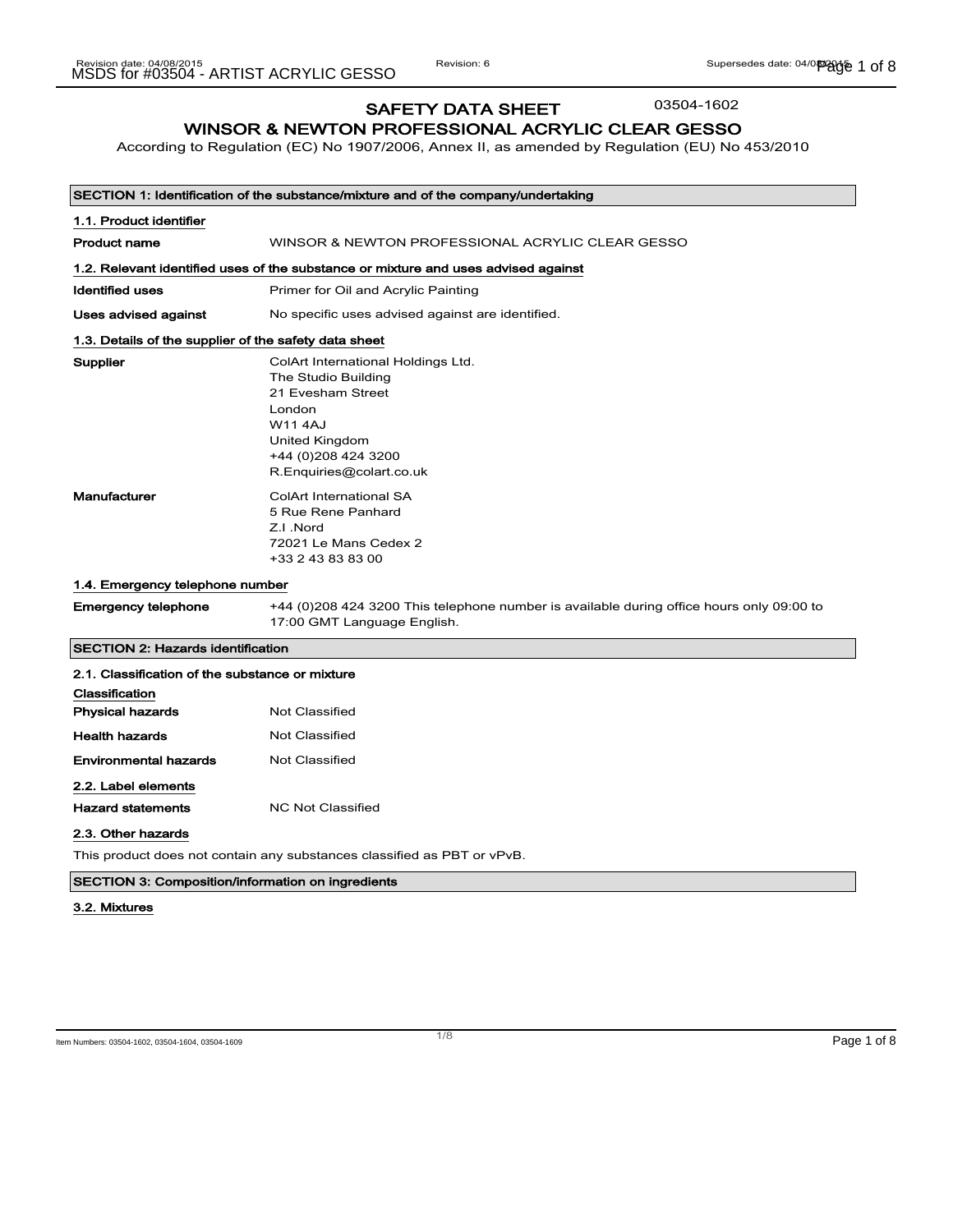| mono propylene glycol<br>CAS number: 57-55-6                                       | EC number: 200-338-0 | REACH registration number: 01-<br>2119456809-23-xxxx | $1 - 5%$ |
|------------------------------------------------------------------------------------|----------------------|------------------------------------------------------|----------|
| Classification<br>Not Classified                                                   | ۰                    | Classification (67/548/EEC or 1999/45/EC)            |          |
| The Full Text for all R-Phrases and Hazard Statements are Displayed in Section 16. |                      |                                                      |          |

Composition comments Any hazardous ingredients are below classification limit.

| <b>SECTION 4: First aid measures</b>                             |                                                                                                                                                                                                                        |  |
|------------------------------------------------------------------|------------------------------------------------------------------------------------------------------------------------------------------------------------------------------------------------------------------------|--|
| 4.1. Description of first aid measures                           |                                                                                                                                                                                                                        |  |
| <b>General information</b>                                       | If in doubt, get medical attention promptly. Show this Safety Data Sheet to the medical<br>personnel.                                                                                                                  |  |
| Inhalation                                                       | Move affected person to fresh air and keep warm and at rest in a position comfortable for<br>breathing. Loosen tight clothing such as collar, tie or belt. Get medical attention if symptoms<br>are severe or persist. |  |
| Ingestion                                                        | Rinse mouth thoroughly with water. Get medical advice/attention if you feel unwell. Do not<br>induce vomiting unless under the direction of medical personnel.                                                         |  |
| Skin contact                                                     | Rinse with water.                                                                                                                                                                                                      |  |
| Eye contact                                                      | Rinse with water. Get medical attention if any discomfort continues.                                                                                                                                                   |  |
| <b>Protection of first aiders</b>                                | First aid personnel should wear appropriate protective equipment during any rescue.                                                                                                                                    |  |
| 4.2. Most important symptoms and effects, both acute and delayed |                                                                                                                                                                                                                        |  |
| <b>General information</b>                                       | The severity of the symptoms described will vary dependent on the concentration and the<br>length of exposure.                                                                                                         |  |
| Inhalation                                                       | No specific symptoms known.                                                                                                                                                                                            |  |
| Ingestion                                                        | No specific symptoms known.                                                                                                                                                                                            |  |
| <b>Skin contact</b>                                              | No specific symptoms known.                                                                                                                                                                                            |  |
| Eye contact                                                      | No specific symptoms known. May be slightly irritating to eyes.                                                                                                                                                        |  |
|                                                                  | 4.3. Indication of any immediate medical attention and special treatment needed                                                                                                                                        |  |
| Notes for the doctor                                             | Treat symptomatically.                                                                                                                                                                                                 |  |
| <b>SECTION 5: Firefighting measures</b>                          |                                                                                                                                                                                                                        |  |
| 5.1. Extinguishing media                                         |                                                                                                                                                                                                                        |  |
| Suitable extinguishing media                                     | The product is not flammable. Extinguish with alcohol-resistant foam, carbon dioxide, dry<br>powder or water fog. Use fire-extinguishing media suitable for the surrounding fire.                                      |  |
| Unsuitable extinguishing<br>media                                | Do not use water jet as an extinguisher, as this will spread the fire.                                                                                                                                                 |  |
| 5.2. Special hazards arising from the substance or mixture       |                                                                                                                                                                                                                        |  |
| <b>Specific hazards</b>                                          | Containers can burst violently or explode when heated, due to excessive pressure build-up.                                                                                                                             |  |
| <b>Hazardous combustion</b><br>products                          | Thermal decomposition or combustion products may include the following substances:<br>Harmful gases or vapours.                                                                                                        |  |
|                                                                  |                                                                                                                                                                                                                        |  |

Item Numbers: 03504-1602, 03504-1604, 03504-1609 Page 2 of 8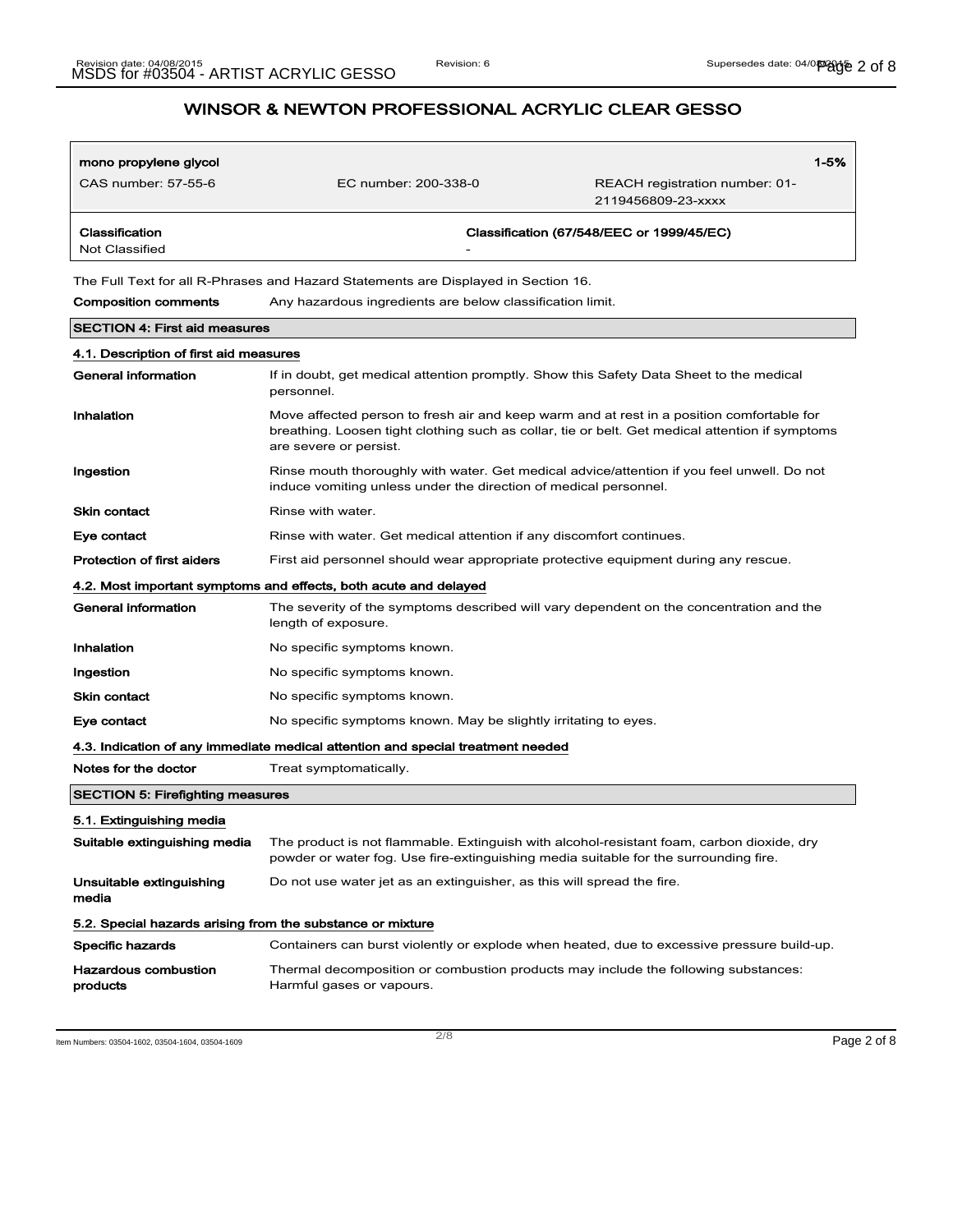| 5.3. Advice for firefighters                              |                                                                                                                                                                                                                                                                                                                                                                                                                                                                                                      |
|-----------------------------------------------------------|------------------------------------------------------------------------------------------------------------------------------------------------------------------------------------------------------------------------------------------------------------------------------------------------------------------------------------------------------------------------------------------------------------------------------------------------------------------------------------------------------|
| Protective actions during<br>firefighting                 | Avoid breathing fire gases or vapours. Evacuate area. Cool containers exposed to heat with<br>water spray and remove them from the fire area if it can be done without risk. Cool containers<br>exposed to flames with water until well after the fire is out. If a leak or spill has not ignited, use<br>water spray to disperse vapours and protect men stopping the leak.                                                                                                                         |
| Special protective equipment<br>for firefighters          | Wear positive-pressure self-contained breathing apparatus (SCBA) and appropriate protective<br>clothing. Firefighter's clothing conforming to European standard EN469 (including helmets,<br>protective boots and gloves) will provide a basic level of protection for chemical incidents.                                                                                                                                                                                                           |
| SECTION 6: Accidental release measures                    |                                                                                                                                                                                                                                                                                                                                                                                                                                                                                                      |
|                                                           | 6.1. Personal precautions, protective equipment and emergency procedures                                                                                                                                                                                                                                                                                                                                                                                                                             |
| <b>Personal precautions</b>                               | Wear protective clothing as described in Section 8 of this safety data sheet. No action shall be<br>taken without appropriate training or involving any personal risk.                                                                                                                                                                                                                                                                                                                               |
| 6.2. Environmental precautions                            |                                                                                                                                                                                                                                                                                                                                                                                                                                                                                                      |
| <b>Environmental precautions</b>                          | Avoid discharge into drains or watercourses or onto the ground.                                                                                                                                                                                                                                                                                                                                                                                                                                      |
| 6.3. Methods and material for containment and cleaning up |                                                                                                                                                                                                                                                                                                                                                                                                                                                                                                      |
| Methods for cleaning up                                   | Wear protective clothing as described in Section 8 of this safety data sheet. Clear up spills<br>immediately and dispose of waste safely. If the product is soluble in water, dilute the spillage<br>with water and mop it up. Alternatively, or if it is not water-soluble, absorb the spillage with an<br>inert, dry material and place it in a suitable waste disposal container. The contaminated<br>absorbent may pose the same hazard as the spilled material. Label the containers containing |

6.4. Reference to other sections

Reference to other sections For personal protection, see Section 8. See Section 11 for additional information on health hazards. See Section 12 for additional information on ecological hazards. For waste disposal, see Section 13.

waste disposal, see Section 13.

waste and contaminated materials and remove from the area as soon as possible. Flush contaminated area with plenty of water. Wash thoroughly after dealing with a spillage. For

### SECTION 7: Handling and storage

| 7.1. Precautions for safe handling                                |                                                                                                                                                                                                                                                                                                                                            |  |
|-------------------------------------------------------------------|--------------------------------------------------------------------------------------------------------------------------------------------------------------------------------------------------------------------------------------------------------------------------------------------------------------------------------------------|--|
| Usage precautions                                                 | Read and follow manufacturer's recommendations. Wear protective clothing as described in<br>Section 8 of this safety data sheet. Keep away from food, drink and animal feeding stuffs.<br>Handle all packages and containers carefully to minimise spills. Keep container tightly sealed<br>when not in use. Avoid the formation of mists. |  |
| Advice on general<br>occupational hygiene                         | Wash promptly if skin becomes contaminated. Take off contaminated clothing. Wash<br>contaminated clothing before reuse.                                                                                                                                                                                                                    |  |
| 7.2. Conditions for safe storage, including any incompatibilities |                                                                                                                                                                                                                                                                                                                                            |  |
| Storage precautions                                               | Keep out of the reach of children. Keep away from food, drink and animal feeding stuffs. Keep<br>only in the original container. Keep container tightly closed, in a cool, well ventilated place.<br>Keep containers upright. Protect containers from damage.                                                                              |  |
| Storage class                                                     | Unspecified storage.                                                                                                                                                                                                                                                                                                                       |  |
| 7.3. Specific end use(s)                                          |                                                                                                                                                                                                                                                                                                                                            |  |
| Specific end use(s)                                               | The identified uses for this product are detailed in Section 1.2.                                                                                                                                                                                                                                                                          |  |
| <b>SECTION 8: Exposure Controls/personal protection</b>           |                                                                                                                                                                                                                                                                                                                                            |  |

Item Numbers: 03504-1602, 03504-1604, 03504-1609 Page 3 of 8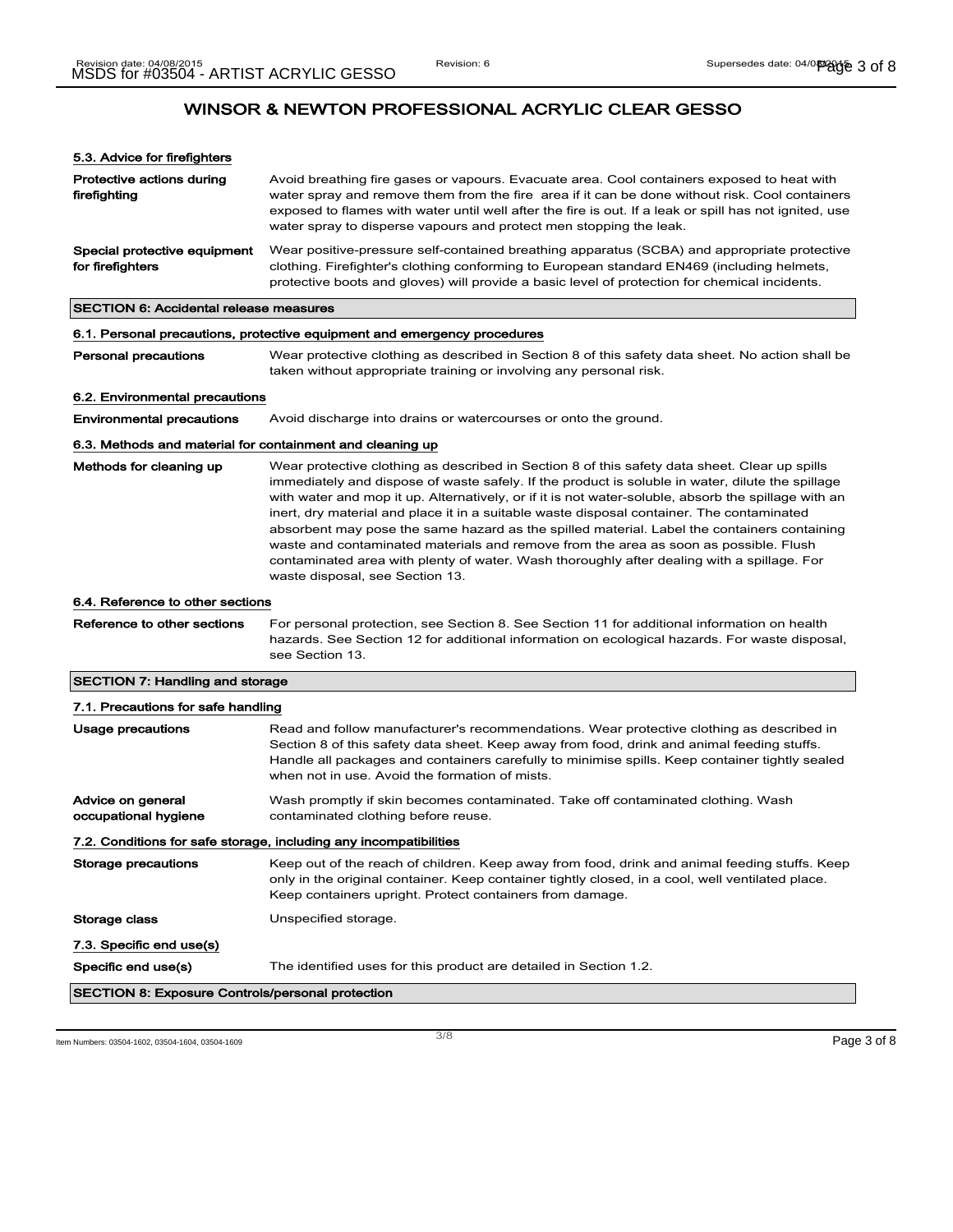### 8.1. Control parameters

Occupational exposure limits

### mono propylene glycol

Long-term exposure limit (8-hour TWA): WEL 150 ppm 474 mg/m<sup>3</sup> total vapour and particulates Long-term exposure limit (8-hour TWA): WEL 10 mg/m<sup>3</sup> particulate

WEL = Workplace Exposure Limit

| Ingredient comments                       | OES = Occupational Exposure Standard. MEL = Maximum Exposure Limit.                                                                                             |
|-------------------------------------------|-----------------------------------------------------------------------------------------------------------------------------------------------------------------|
| 8.2. Exposure controls                    |                                                                                                                                                                 |
| Appropriate engineering<br>controls       | Provide adequate ventilation.                                                                                                                                   |
| Eye/face protection                       | Avoid contact with eyes. Large Spillages: Eyewear complying with an approved standard<br>should be worn if a risk assessment indicates eye contact is possible. |
| <b>Hand protection</b>                    | No specific hand protection recommended.                                                                                                                        |
| Other skin and body<br>protection         | No specific recommendations                                                                                                                                     |
| Hygiene measures                          | Wash hands thoroughly after handling. Do not eat, drink or smoke when using this product.<br>Wash contaminated clothing before reuse.                           |
| Respiratory protection                    | No specific recommendations. Provide adequate ventilation. Large Spillages: If ventilation is<br>inadequate, suitable respiratory protection must be worn.      |
| <b>Environmental exposure</b><br>controls | Keep container tightly sealed when not in use. Avoid release to the environment.                                                                                |

### SECTION 9: Physical and Chemical Properties

| 9.1. Information on basic physical and chemical properties |                                                                                                                        |  |
|------------------------------------------------------------|------------------------------------------------------------------------------------------------------------------------|--|
| Appearance                                                 | Paste                                                                                                                  |  |
| Colour                                                     | Colourless.                                                                                                            |  |
| Odour                                                      | Ammonia.                                                                                                               |  |
| рH                                                         | pH (concentrated solution): 9-10                                                                                       |  |
| Initial boiling point and range                            | $>100^{\circ}$ C @ 760 mm Hg                                                                                           |  |
| Vapour density                                             | $>1$ .                                                                                                                 |  |
| <b>Relative density</b>                                    | 1.45 @ 20. C°C                                                                                                         |  |
| Solubility(ies)                                            | Miscible with water                                                                                                    |  |
| 9.2. Other information                                     |                                                                                                                        |  |
| <b>SECTION 10: Stability and reactivity</b>                |                                                                                                                        |  |
| 10.1. Reactivity                                           |                                                                                                                        |  |
| Reactivity                                                 | There are no known reactivity hazards associated with this product.                                                    |  |
| 10.2. Chemical stability                                   |                                                                                                                        |  |
| <b>Stability</b>                                           | Stable at normal ambient temperatures and when used as recommended. Stable under the<br>prescribed storage conditions. |  |

#### 10.3. Possibility of hazardous reactions

Item Numbers: 03504-1602, 03504-1604, 03504-1609 Page 4 of 8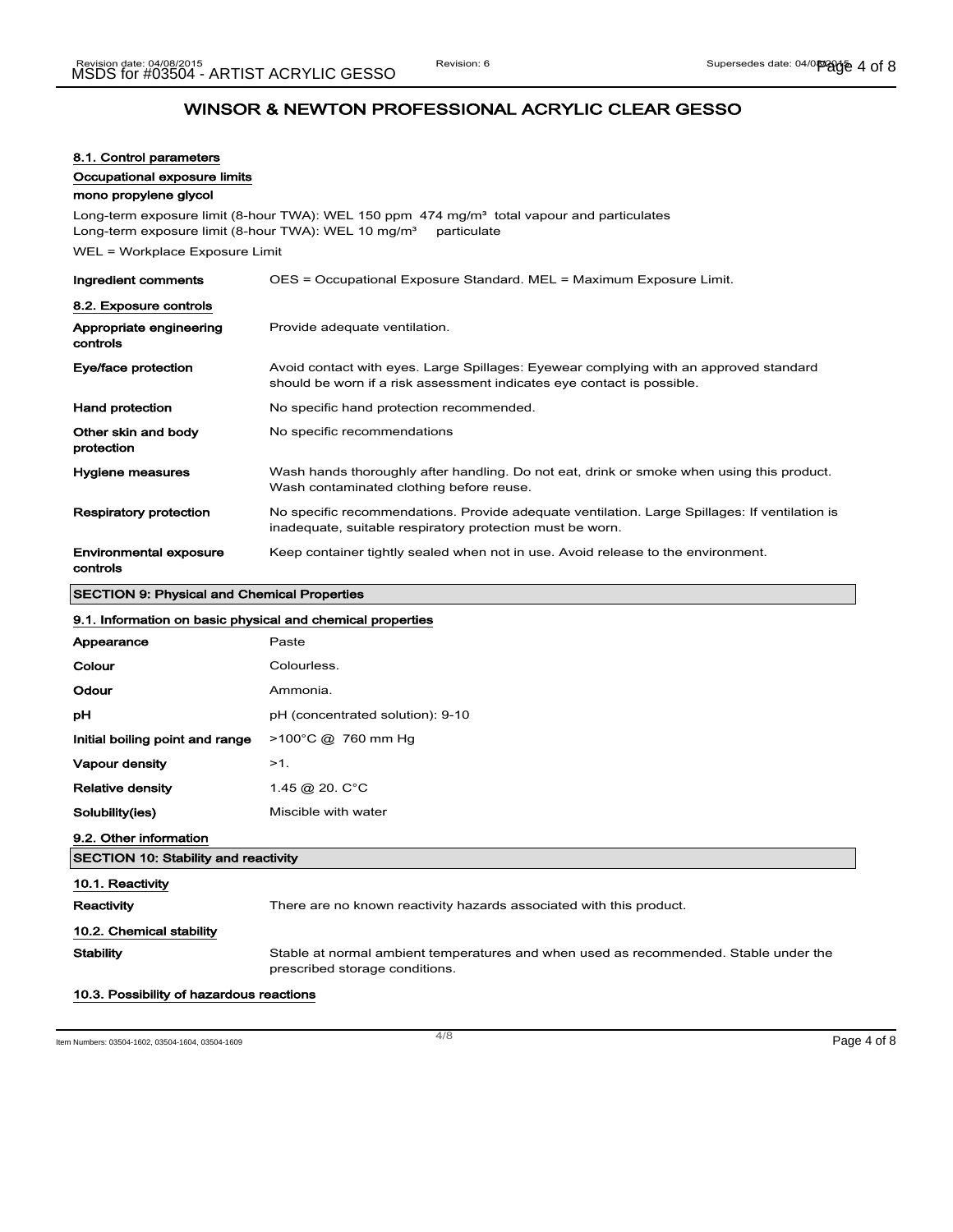| Possibility of hazardous                                       | No potentially hazardous reactions known.                                                                                                                               |
|----------------------------------------------------------------|-------------------------------------------------------------------------------------------------------------------------------------------------------------------------|
| reactions                                                      |                                                                                                                                                                         |
| 10.4. Conditions to avoid                                      |                                                                                                                                                                         |
| Conditions to avoid                                            | There are no known conditions that are likely to result in a hazardous situation.                                                                                       |
| 10.5. Incompatible materials                                   |                                                                                                                                                                         |
| <b>Materials to avoid</b>                                      | No specific material or group of materials is likely to react with the product to produce a<br>hazardous situation.                                                     |
| 10.6. Hazardous decomposition products                         |                                                                                                                                                                         |
| Hazardous decomposition<br>products                            | Does not decompose when used and stored as recommended. Thermal decomposition or<br>combustion products may include the following substances: Harmful gases or vapours. |
| SECTION 11: Toxicological information                          |                                                                                                                                                                         |
| 11.1. Information on toxicological effects                     |                                                                                                                                                                         |
| Acute toxicity - oral                                          |                                                                                                                                                                         |
| Notes (oral LD <sub>50</sub> )                                 | Based on available data the classification criteria are not met.                                                                                                        |
| Acute toxicity - dermal                                        |                                                                                                                                                                         |
| Notes (dermal LDso)                                            | Based on available data the classification criteria are not met.                                                                                                        |
| Acute toxicity - inhalation                                    |                                                                                                                                                                         |
| Notes (inhalation LC <sub>50</sub> )                           | Based on available data the classification criteria are not met.                                                                                                        |
| Skin corrosion/irritation                                      |                                                                                                                                                                         |
| Animal data                                                    | Based on available data the classification criteria are not met.                                                                                                        |
| Serious eye damage/irritation<br>Serious eye damage/irritation | Based on available data the classification criteria are not met.                                                                                                        |
| Respiratory sensitisation                                      |                                                                                                                                                                         |
| Respiratory sensitisation                                      | Based on available data the classification criteria are not met.                                                                                                        |
| Skin sensitisation                                             |                                                                                                                                                                         |
| <b>Skin sensitisation</b>                                      | Based on available data the classification criteria are not met.                                                                                                        |
| Germ cell mutagenicity<br>Genotoxicity - in vitro              | Based on available data the classification criteria are not met.                                                                                                        |
| Carcinogenicity                                                |                                                                                                                                                                         |
| Carcinogenicity                                                | Based on available data the classification criteria are not met.                                                                                                        |
| <b>IARC carcinogenicity</b>                                    | None of the ingredients are listed or exempt.                                                                                                                           |
| Reproductive toxicity                                          |                                                                                                                                                                         |
| Reproductive toxicity - fertility                              | Based on available data the classification criteria are not met.                                                                                                        |
| Reproductive toxicity -<br>development                         | Based on available data the classification criteria are not met.                                                                                                        |
| Specific target organ toxicity - single exposure               |                                                                                                                                                                         |
| STOT - single exposure                                         | Not classified as a specific target organ toxicant after a single exposure.                                                                                             |
| Specific target organ toxicity - repeated exposure             |                                                                                                                                                                         |
| STOT - repeated exposure                                       | Not classified as a specific target organ toxicant after repeated exposure.                                                                                             |
| Aspiration hazard                                              |                                                                                                                                                                         |

Item Numbers: 03504-1602, 03504-1604, 03504-1609 Page 5 of 8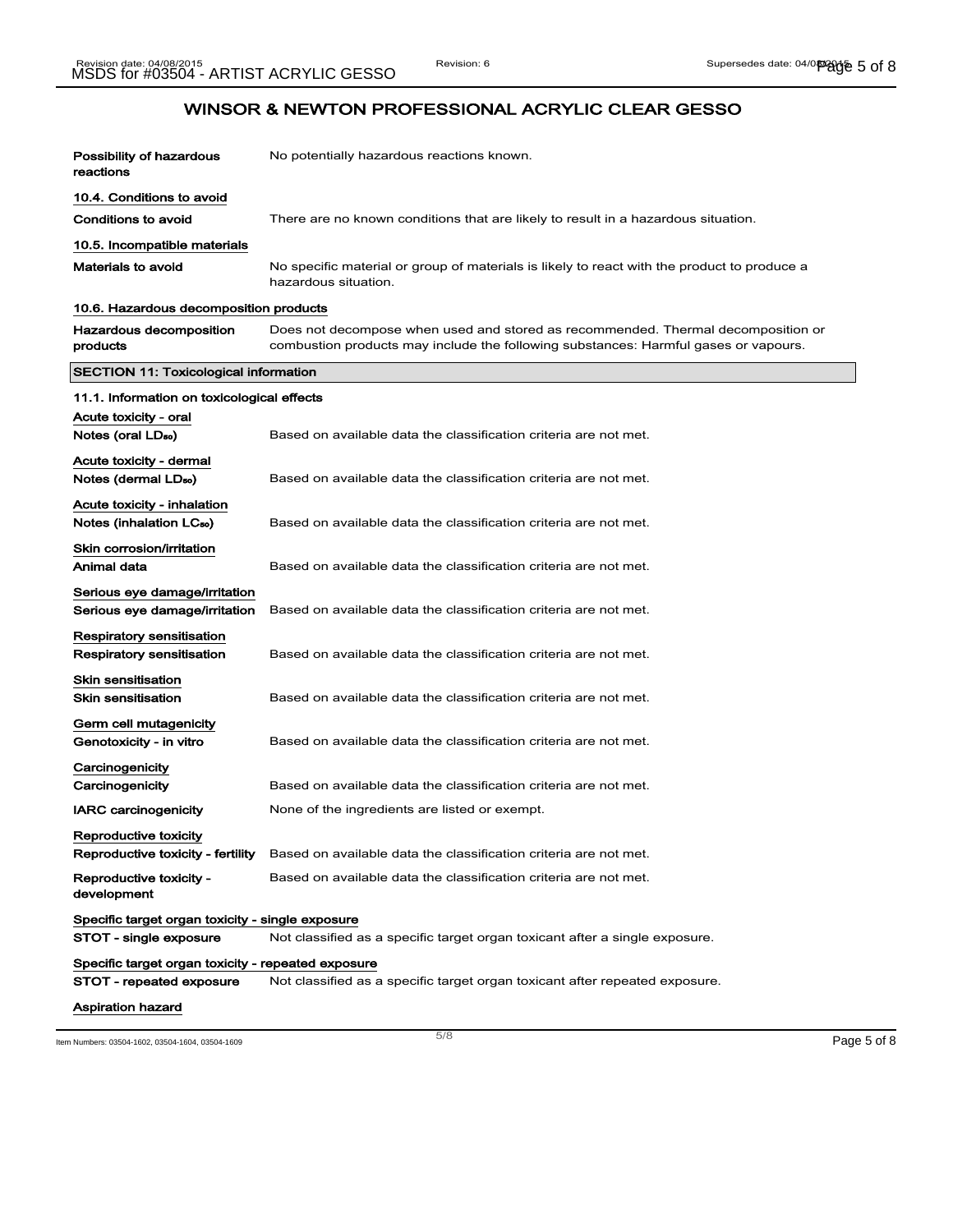| Aspiration hazard                          | Based on available data the classification criteria are not met.                                                                   |
|--------------------------------------------|------------------------------------------------------------------------------------------------------------------------------------|
| <b>General information</b>                 | The severity of the symptoms described will vary dependent on the concentration and the<br>length of exposure.                     |
| Inhalation                                 | No specific symptoms known.                                                                                                        |
| Ingestion                                  | No specific symptoms known.                                                                                                        |
| Skin contact                               | No specific symptoms known.                                                                                                        |
| Eye contact                                | No specific symptoms known.                                                                                                        |
| Acute and chronic health<br>hazards        | No specific health hazards known.                                                                                                  |
| Route of entry                             | Ingestion Inhalation Skin and/or eye contact                                                                                       |
| Target organs                              | No specific target organs known.                                                                                                   |
| Medical symptoms                           | Irritation of eyes and mucous membranes.                                                                                           |
| <b>SECTION 12: Ecological Information</b>  |                                                                                                                                    |
| Ecotoxicity                                | Not regarded as dangerous for the environment. However, large or frequent spills may have<br>hazardous effects on the environment. |
| 12.1. Toxicity                             |                                                                                                                                    |
| Toxicity                                   | Based on available data the classification criteria are not met.                                                                   |
| Acute toxicity - fish                      | Not determined.                                                                                                                    |
| Acute toxicity - aquatic<br>invertebrates  | Not determined.                                                                                                                    |
| Acute toxicity - aquatic plants            | Not determined.                                                                                                                    |
| Acute toxicity -<br>microorganisms         | Not determined.                                                                                                                    |
| 12.2. Persistence and degradability        |                                                                                                                                    |
|                                            | <b>Persistence and degradability</b> The degradability of the product is not known.                                                |
| 12.3. Bioaccumulative potential            |                                                                                                                                    |
| Bioaccumulative potential                  | No data available on bioaccumulation.                                                                                              |
| 12.4. Mobility in soil                     |                                                                                                                                    |
| Mobility                                   | No data available.                                                                                                                 |
| 12.5. Results of PBT and vPvB assessment   |                                                                                                                                    |
| Results of PBT and vPvB<br>assessment      | This product does not contain any substances classified as PBT or vPvB.                                                            |
| 12.6. Other adverse effects                |                                                                                                                                    |
| Other adverse effects                      | None known.                                                                                                                        |
| <b>SECTION 13: Disposal considerations</b> |                                                                                                                                    |
| 13.1. Waste treatment methods              |                                                                                                                                    |

Item Numbers: 03504-1602, 03504-1604, 03504-1609 Page 6 of 8

6/ 8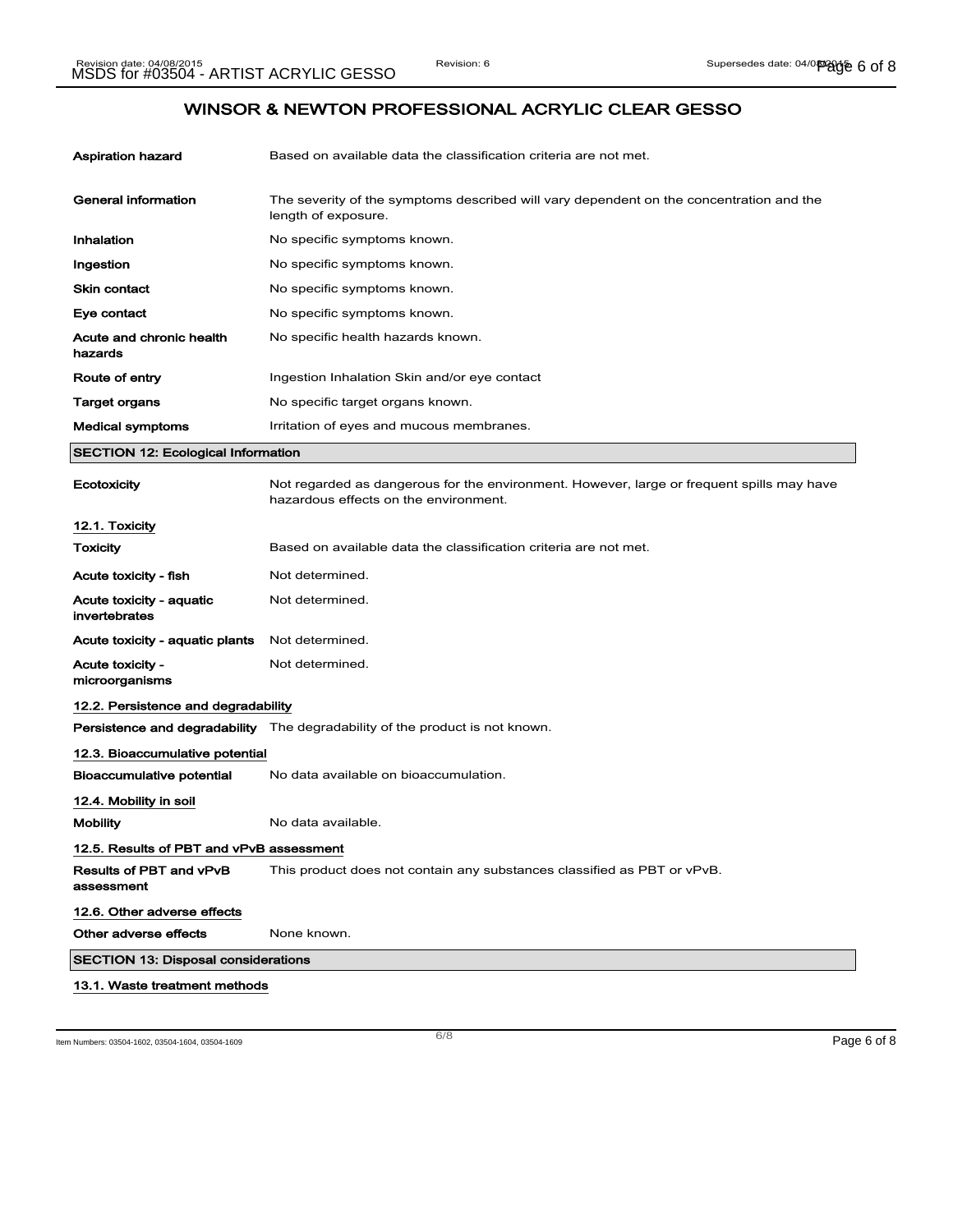| General information               | The generation of waste should be minimised or avoided wherever possible. Reuse or recycle<br>products wherever possible. This material and its container must be disposed of in a safe<br>way. When handling waste, the safety precautions applying to handling of the product should<br>be considered. Care should be taken when handling emptied containers that have not been<br>thoroughly cleaned or rinsed out. Empty containers or liners may retain some product<br>residues and hence be potentially hazardous. |
|-----------------------------------|---------------------------------------------------------------------------------------------------------------------------------------------------------------------------------------------------------------------------------------------------------------------------------------------------------------------------------------------------------------------------------------------------------------------------------------------------------------------------------------------------------------------------|
| Disposal methods                  | Dispose of waste to licensed waste disposal site in accordance with the requirements of the<br>local Waste Disposal Authority.                                                                                                                                                                                                                                                                                                                                                                                            |
| Waste class                       | 08 01 12 waste paint and varnish other than those mentioned in 08 01 11                                                                                                                                                                                                                                                                                                                                                                                                                                                   |
| CECTION 44. Transport information |                                                                                                                                                                                                                                                                                                                                                                                                                                                                                                                           |

#### sport inform

General The product is not covered by international regulations on the transport of dangerous goods (IMDG, IATA, ADR/RID).

#### 14.1. UN number

Not applicable.

#### 14.2. UN proper shipping name

Not applicable.

#### 14.3. Transport hazard class(es)

No transport warning sign required.

### 14.4. Packing group

Not applicable.

### 14.5. Environmental hazards

#### Environmentally hazardous substance/marine pollutant

No.

### 14.6. Special precautions for user

Not applicable.

#### 14.7. Transport in bulk according to Annex II of MARPOL73/78 and the IBC Code

Transport in bulk according to Not applicable. Annex II of MARPOL 73/78 and the IBC Code

#### SECTION 15: Regulatory information

#### 15.1. Safety, health and environmental regulations/legislation specific for the substance or mixture

National regulations **Health and Safety at Work etc. Act 1974** (as amended). The Chemicals (Hazard Information and Packaging for Supply) Regulations 2009 (SI 2009 No. 716). The Carriage of Dangerous Goods and Use of Transportable Pressure Equipment Regulations 2009 (SI 2009 No. 1348) (as amended) ["CDG 2009"]. EH40/2005 Workplace exposure limits.